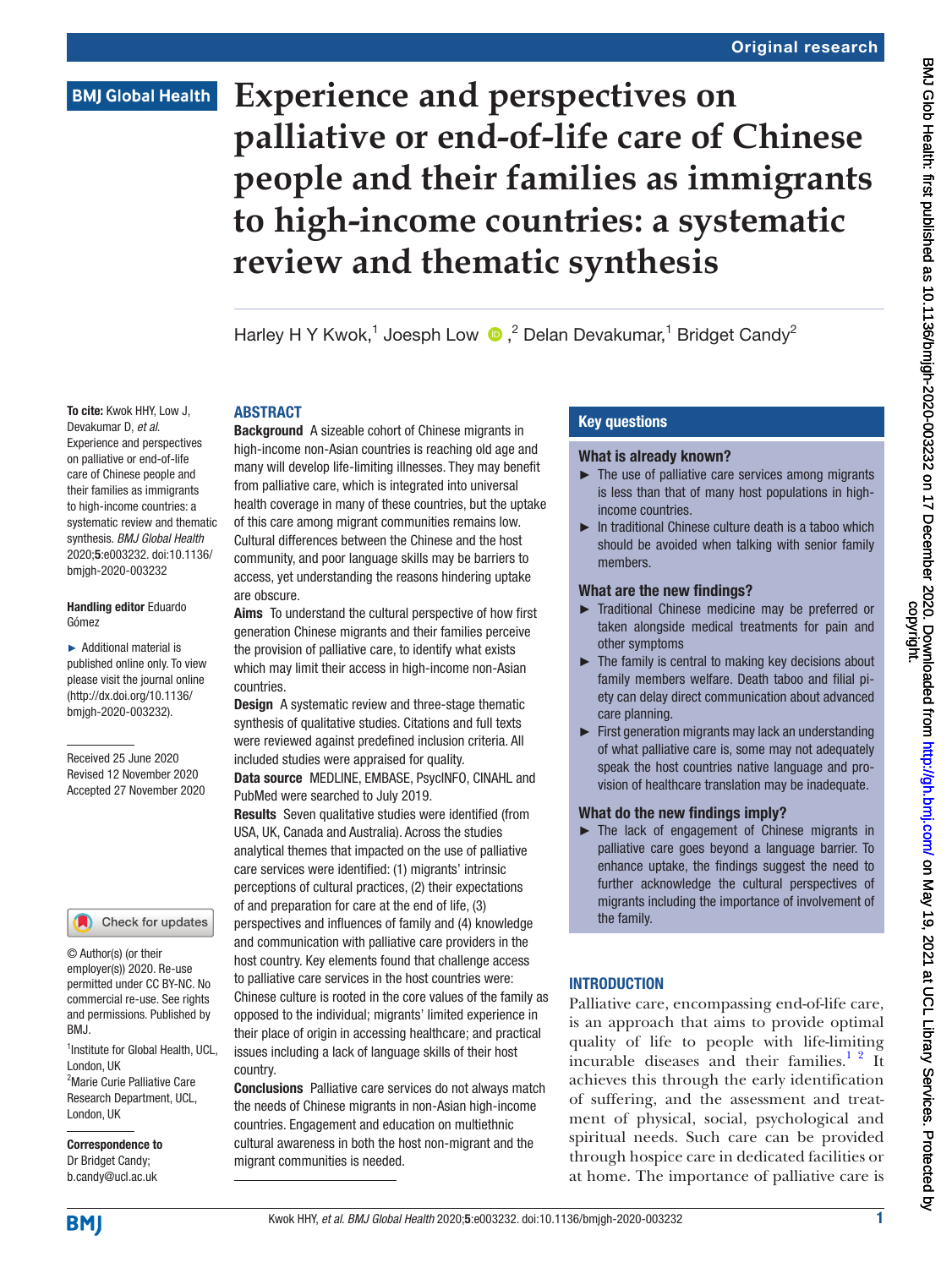recognised with its inclusion in the United Nations' International Covenant on Economic, Social and Cultural Rights in 2000 and it has now become integrated into universal health coverage in the health systems in many countries[.3](#page-12-1) The provision of palliative care services is well established in high-income countries, where advanced hospice-palliative care is often integrated into mainstream healthcare service provision.<sup>45</sup> The global coverage and payment of such services varies by country,<sup>[4](#page-12-2)</sup> which in turn influences the health-seeking behaviour of people at a palliative stage of a disease. There are also inequalities in access within countries beyond any regional differences, this includes certain population groups.<sup>6</sup> One such group are ethnic minorities, other groups include those living in more deprived areas or who are socially isolated.

There are policy and organisational initiatives that aim to reduce disparities in accessing palliative care including in the USA, $\frac{7}{7}$  $\frac{7}{7}$  $\frac{7}{7}$  in Scotland<sup>[8](#page-12-5)</sup> and across the UK.<sup>[9](#page-12-6)</sup> Some strategies that aim to be culturally competent for ethnic minorit needs have been integrated into countries' health systems. This includes provision of education for healthcare providers on the unique customs of minority populations, and development and application of skills aimed at embedding race-equality strategy. These may involve education on the appropriate codes of behaviour towards ethnic diversity, and ensuring that all organisational procedures and decisions are clear and equitably applied within the context of a diverse patient popula-tion.<sup>[10](#page-12-7)</sup> Although findings from the USA have suggested that these strategies have had limited impact in the uptake of palliative care services among migrant communities.<sup>11</sup> Other recent initiatives have recommended the need to gather more on the experiences and needs of population groups that access less palliative care.<sup>9</sup>

To better understand the engagement and uptake of palliative care by migrant populations, it is helpful to look at trends in global migration since the Second World War, which saw population shifts from lowerincome countries to higher-income ones. The Chinese diaspora community refers to Chinese living outside China, Hong Kong, Taiwan and Macau. They are a good example illustrating these shifts, where major changes to the immigration policies of high-income non-Asian countries, particularly in Anglophone countries such as the USA, Canada, the UK and Australia from the mid-1960s onwards, $12$  have seen increases of ethnic Chinese migration. Chinese migrants now make up a sizeable proportion of the population of the USA, Canada and Australia.<sup>13–15</sup> For example, in the USA since 1980, there has been a sixfold increase Chinese immigrants and who in 2018 totalled over 2.4million people. Currently, in Australia, this group makes up 8.9% of the foreign-born population.

Many of the Chinese who migrated at working age in the mid to late 20th century will now be reaching older age. This older group of migrants are now at an increasing risk of developing advanced life-limiting illness (malignant and non-malignant), leading to physical,

psychological and social needs, which may benefit from a palliative care approach. Chinese migrants generally like other minority groups have greater difficulty in accessing health services in their host country<sup>1617</sup> and are less likely like other minority groups to receive formal palliative care services than host populations, despite the general availability of these services in these high-income Anglophone countries. Several factors are likely to account for the lack of uptake of healthcare services by the Chinese migrant population. One, cultural differences between the Chinese and the host community. The traditional values held by some of the Chinese migrants, such as filial piety and collective well-being of families can be seen to contradict the culture of high-income Anglophone countries, with its greater emphasis on individualism and a de-emphasis on extended kinship relationships.<sup>18</sup> Thereby when approaching death migrants may understandably have a preference for adopting Chinese prac-tices than those of the host country.<sup>[19 20](#page-12-13)</sup> Another factor is their experiences of healthcare in their country of origin. China's health system, for example, especially before the reform introduced in 2009, was one of the typical healthcare structure in developing countries which required a large proportion of out-of-pocket payment, and lacked social health security or insurance coverage. The unaffordability of healthcare in turn limited its access among both urban and rural residents of China.<sup>21</sup> <sup>22</sup> Another factor limiting Chinese migrants' interaction with host healthcare service may be poor English language skills, as unlike subsequent generations, those now reaching older age are likely to have received a more limited education.<sup>[23](#page-12-15)</sup>

There are known qualitative studies that have explored Chinese migrants to high-income countries in relation to end-of-life and palliative care. To identify how to potentially improve access to provision of palliative care and what barriers exist preventing Chinese migrants from accessing this care, this systematic review, through a thematic synthesis of qualitative studies, builds on these studies to seek a more in-depth understanding of the cultural perspective to how Chinese migrants and their families perceive and experience the provision of palliative care.

### METHODOLOGY

### Review framework including patient and public involvement

In this systematic review, we followed recommended approaches and tools as appropriate to our research question. We did not involve because of resource limitations patients and public in the research process.

### Identifying studies for review

We included qualitative studies on the perspectives of Chinese migrants who either received palliative care or were family caregivers if they met all the criteria in [box](#page-2-0) 1.

### Search strategy and selection criteria

Database searches were conducted from inception to 22nd July 2019 in MEDLINE (OVID), EMBASE (OVID),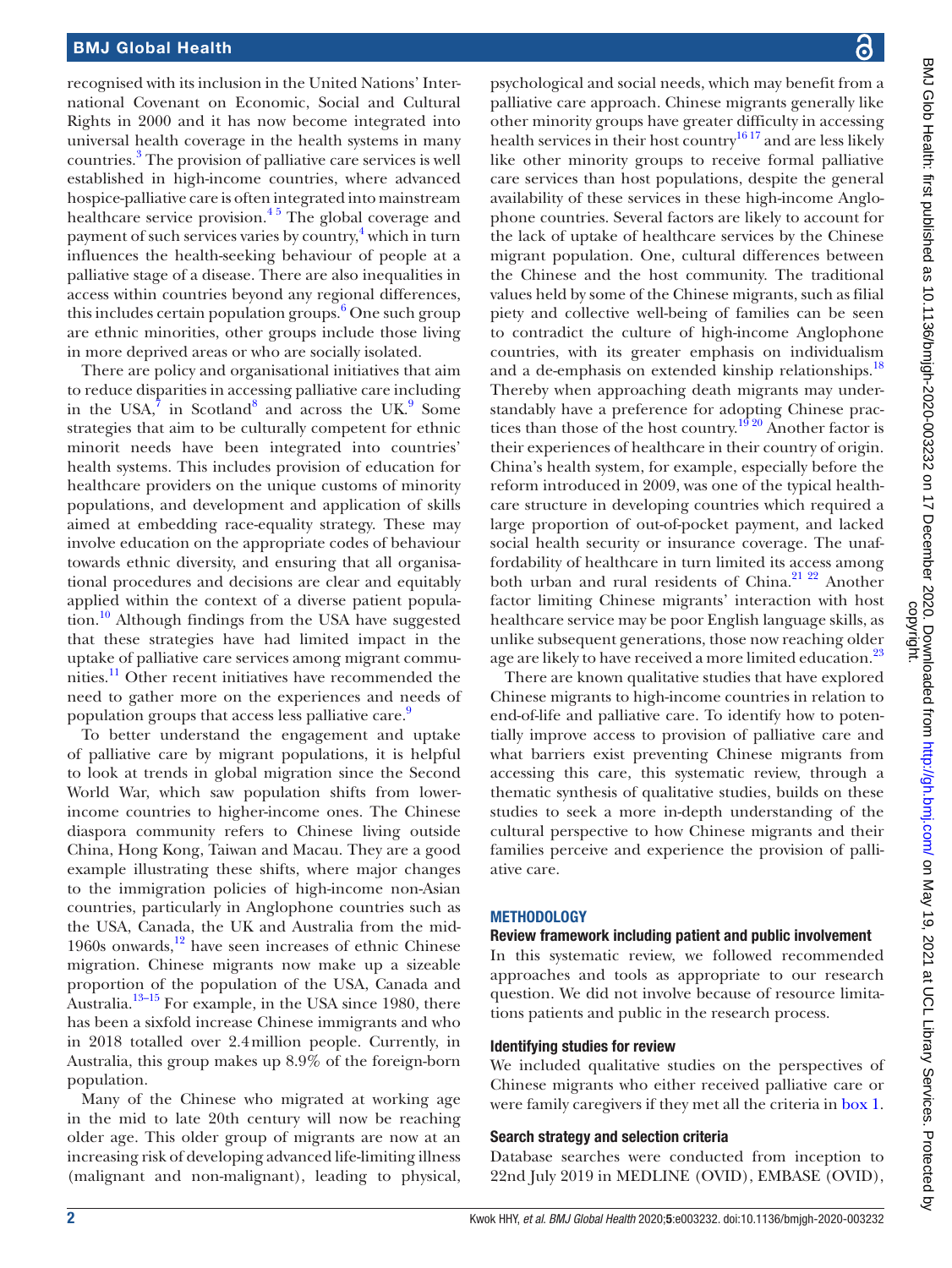# BMJ Glob Health: first published as 10.1136/bmjgh-2020-003232 on 17 December 2020. Downloaded from http://gh.bmj.com/ on May 19, 2021 at UCL Library Services. Protected by<br>copyright. BMJ Glob Health: tirst published as 10.1136/bmjgh-2020-003232 on 17 December 2020. Downloaded from bublished from/ bmj.com/ BMJ 9, 2021 at UCL Library Services. Protected by

### Box 1 Study inclusion criteria

### <span id="page-2-0"></span>Inclusion Criteria

- 1. Study design
	- Qualitative study, defined as:
	- 1. Data collection using in-depth or semistructured interviews and/ or focus group discussions.
	- 2. Data analysis method being qualitative.
- 2. Study population and aim

Participants were first generation Chinese migrants who either received palliative care or were family caregivers and for which their perspectives were sought.

3. Data

1. There were extractable data on Chinese migrants' perceptions of receiving palliative care either in general or in specific services, for example, what do they know about the end-of-life care, or how do they perceive the healthcare workers providing them the service. If the study included Chinese migrants and participants from other ethnic groups, only data on Chinese migrants were extracted.

4. Palliative care

The topic for which the participant's views were sought was palliative care. This included pain management, end-of-life discussions or advanced care planning in all settings, for example, hospice or home care, and regardless of patients' age and medical condition.

- 5. Reporting language Only papers written in English were included.
- 6. Report format

Only empirical studies published in peer-reviewed journals were included. Dissertations, thesis and conference abstracts were not included.

PsycINFO (OVID), CINAHL (EBSCO) and PubMed. Full search terms and strategy are detailed in [online](https://dx.doi.org/10.1136/bmjgh-2020-003232) [supplemental appendix A](https://dx.doi.org/10.1136/bmjgh-2020-003232). The reference lists of relevant papers were examined to ensure all relevant studies were included. Screening of titles and abstracts was undertaken by one author (HHYK) with a sample checked by other authors to ensure consistency. All authors agreed those to be included at full text.

### Quality assessment

The Hawker quality assessment tool $^{24}$  was used to examine the methodological rigour of the reviewed articles. Nine items were assessed and scored by a fourpoint Likert scale, ranging from 1 (equivalent to 'very poor') to 4 (equivalent to 'good'). These items related to the abstract, introduction, methods, sampling, data analysis, ethics, results, transferability and implications. To ensure the comprehensiveness of information, all studies, regardless of their quality, were included in the synthesis. We did explore if the level of quality studies contributed to our themes in a different way. If this was found and appeared to impact on the results, we took this into account in our conclusions.

### Thematic synthesis

We followed a three-stage method for thematic synthesis: (1) categorising the text segments based on their meaning (the line-by-line coding of text); (2) developing

descriptive themes by grouping similar codes with meanings and (3) generating analytical themes (overarching themes) by considering the descriptive themes in relation to an operational framework depicting how the participants perceive and receive palliative care.<sup>25</sup> First, the direct quotes and their corresponding line-by-line codes were presented in a table in a Microsoft Word document, followed by deriving higher-level free codes from the initial codes (see [online supplemental appendix](https://dx.doi.org/10.1136/bmjgh-2020-003232) [B](https://dx.doi.org/10.1136/bmjgh-2020-003232)). Second, all free codes were put in a Microsoft Excel file for grouping according to their meanings. Descriptive themes were generated by the similarities among the free codes. Third, the descriptive themes were rephrased or summarised in clearer terms to generate analytical themes (overarching themes) according to the objectives of this review. One reviewer generated this (HHYK) and the second checked it (BC).

### **RESULTS**

The search strategy identified 369 citations. At screening 35 studies were potentially relevant. At full-text assessment seven studies were included.<sup>26–32</sup> The reasons for exclusion are shown in [figure](#page-3-0) 1.

[Table](#page-4-0) 1 describes key characteristics of the included studies. Four studies were conducted in the  $USA^{29-32}$  with the remaining in the UK, $^{26}$  Australia<sup>27</sup> and Canada.<sup>28</sup> Purposive sampling or snowball sampling were mainly used in the studies and data were collected through interviews or focus group discussions. Grounded theory and interpretive thematic analysis were adopted as analytical methods. Apart from one study<sup>28</sup> which was a focused ethnography. Perceptions and feelings in receiving palliative care, as well as barriers of deterring people from accessing palliative care were explored in all studies.

### **Participants**

Overall the views of 82 recipients of palliative care (patients), 23 family carers (all adult children), and 21 healthcare providers were presented in the studies [\(table](#page-4-0) 1). In Fang *et al*<sup>26</sup> and Mondia *et al*,<sup>29</sup> these were those of Chinese migrants aged under 55 years. Yonashiro-Cho *et al*<sup>30</sup> recruited mainly elder Chinese, while Chi *et al*<sup>31</sup> and Nielsen *et al*<sup>28</sup> recruited adult children and healthcare providers. Heidenreich *et al*<sup>27</sup> explored the views of family carers aged between 55 and 65 years. The perspectives of only female migrants, were explored in studies of Fang *et al*,<sup>[26](#page-12-18)</sup> Heidenreich *et al*<sup>[27](#page-12-20)</sup> and Mondia *et*  $a^{\mathcal{P}^{\mathbf{9}}}$ 

### Quality appraisal

[Table](#page-6-0) 2 presents study quality assessment,<sup>24</sup> which showed variable quality across the studies. Of the seven studies, Fang *et*  $a\ell^{6}$  was of highest quality, its findings contributed (because of relevance) the most to the data synthesis in this paper.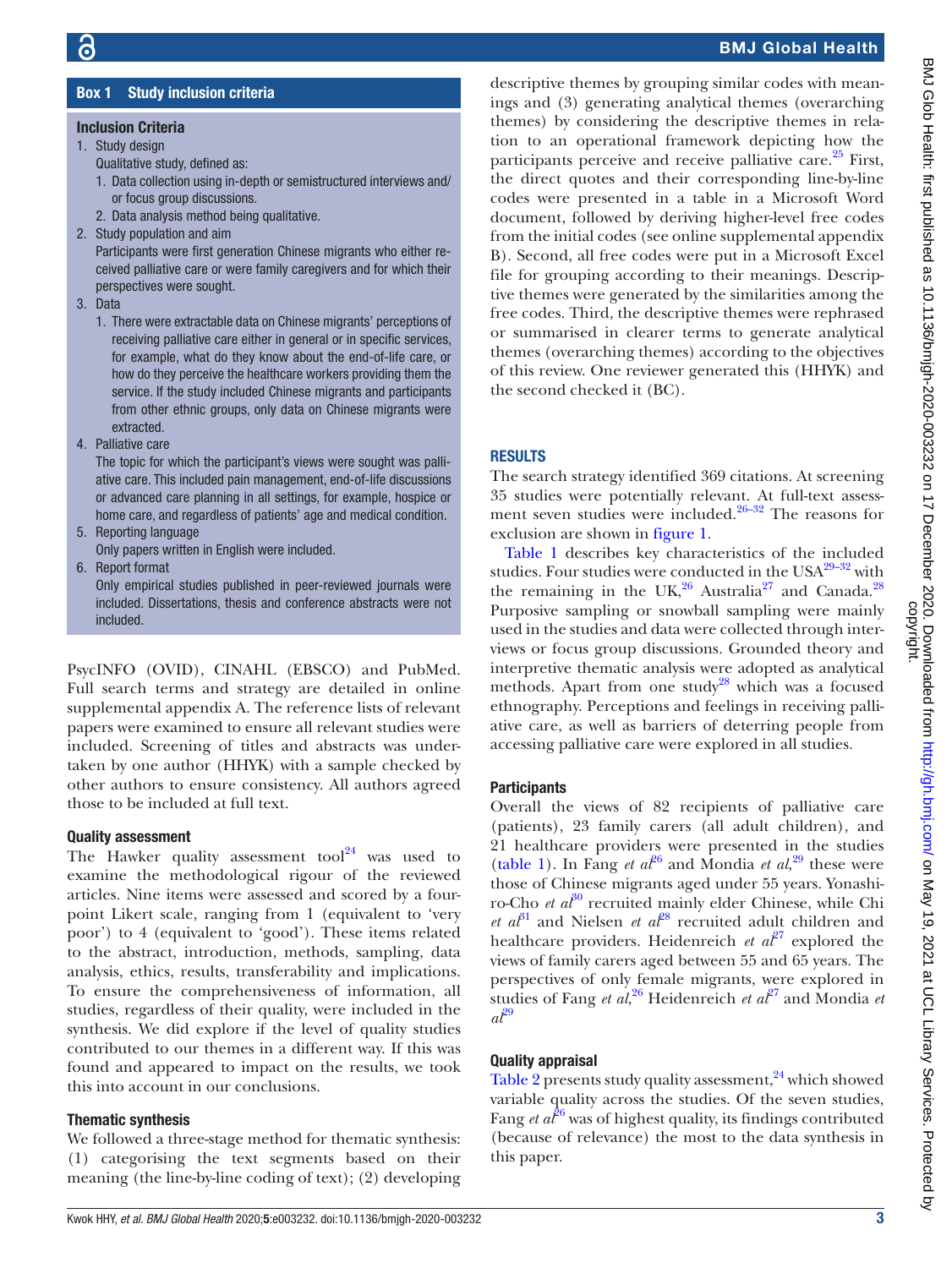

Figure 1 PRISMA flow diagram of primary studies. PRISMA, Preferred Reporting Items for Systematic Reviews and Meta-Analyses.

### Results of data synthesis

The four overarching themes that emerged from our data synthesis were: (1) intrinsic perceptions of cultural practices, (2) patient expectations on care at the end of life, (3) perspectives and influences on family carers and (4) knowledge and communication in regard to palliative care provision in the host country. We found subthemes within these groups that highlight both differences that Chinese patients and their families may have in general with those in the host country (e.g., the concept of filial piety) but also end-of-life issues that may be similar irrespective of cultural background (e.g., not wanting to burden others).

[Table](#page-8-0) 3 outlines the main themes and their corresponding subthemes. The thematic analysis process is documented in [online supplemental appendix B](https://dx.doi.org/10.1136/bmjgh-2020-003232).

### Intrinsic perceptions of cultural practices

This theme reflected the participants (mainly the recipients of care) understanding of their traditional cultural beliefs and how it may affect their perceptions on palliative care in their host country. This was found in four studies.[26–28 32](#page-12-18)Recipients described being conflicted by the social norms of the host country that pertain to endof-life care including the differing roles and expectations

<span id="page-3-0"></span>of family and healthcare providers, and in care management.[26 32](#page-12-18) They talked about a sense of obligation to follow host country's cultural expectations. Moreover, as perceived 'newcomers', migrants needed to engage in society outside the Chinese circle, $26$  as they were geographically and socially detached from their original family and community support systems in their place of origin[.27](#page-12-20) Some preferred worshipping Chinese gods, but felt pressured to accept new religious images relevant to the host culture. $26$  A mix of traditional Chinese and current treatments were used by some (Neilsen *et al*<sup>[28](#page-12-21)</sup>), despite the integration of traditional Chinese medicine alongside current mainstream treatment being discouraged by healthcare providers.<sup>28 32</sup> Some described these challenges as 'dampening' their mental well-being.

Another common thread in these studies was that as Chinese migrants they saw dying as a private matter, and that additional support beyond the family was not important.

Having your family take care of you is better than having the government do it.—Chinese woman living in England<sup>[26](#page-12-18)</sup>

Participants believed that as death is natural and inevitable, $26$  treatments were not needed, in particular taking high doses of medications. $32$  There was reluctance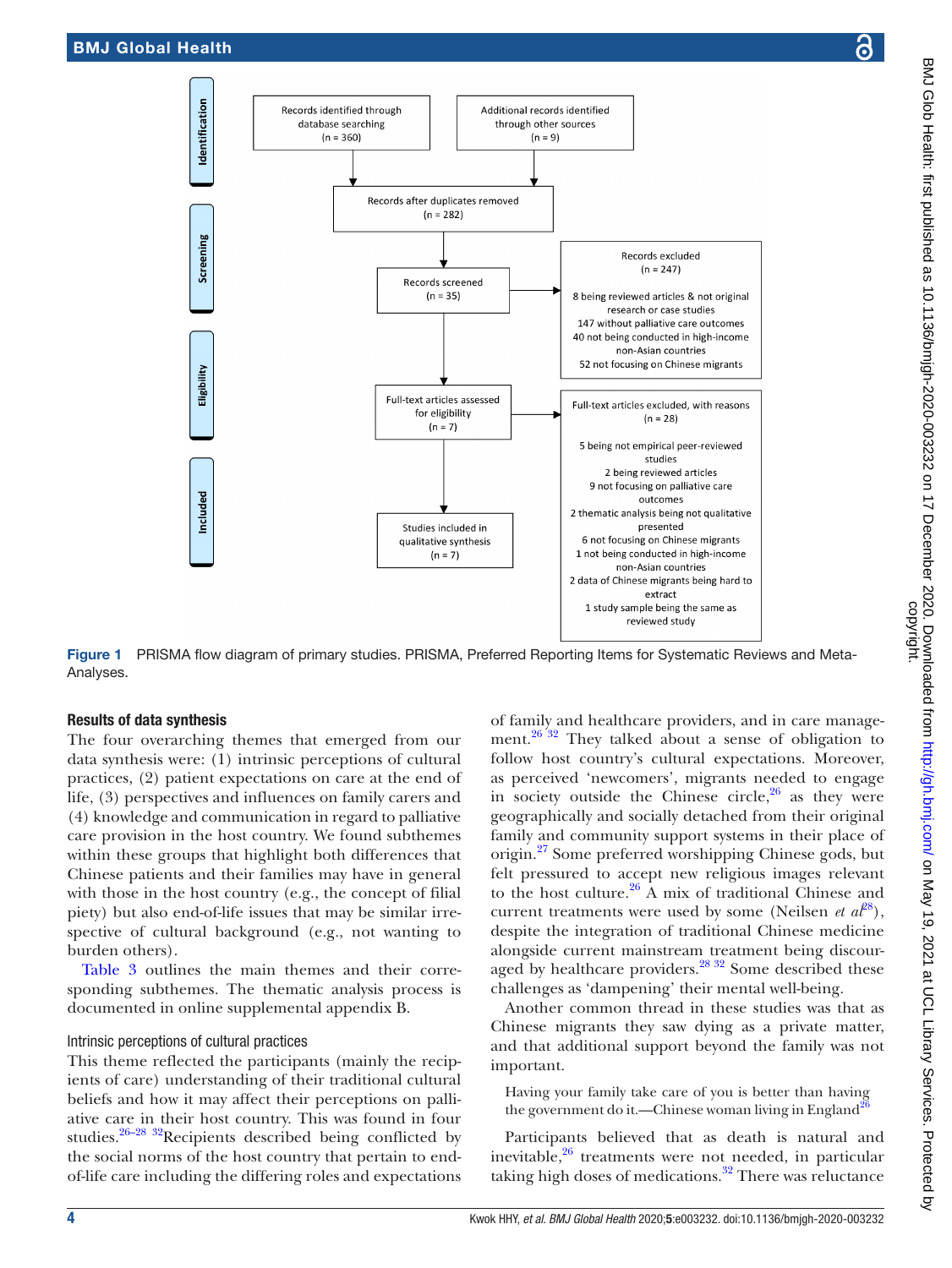<span id="page-4-0"></span>

| ۳<br><b>Table</b>         | Characteristics of studies included in review                                                                                                                          |                                                                                                                                                                                                                                                                                                                             |                      |    |                                                                                                                                            |                                                                                              |                                   |
|---------------------------|------------------------------------------------------------------------------------------------------------------------------------------------------------------------|-----------------------------------------------------------------------------------------------------------------------------------------------------------------------------------------------------------------------------------------------------------------------------------------------------------------------------|----------------------|----|--------------------------------------------------------------------------------------------------------------------------------------------|----------------------------------------------------------------------------------------------|-----------------------------------|
| Author                    | Title                                                                                                                                                                  | Aim(s)                                                                                                                                                                                                                                                                                                                      | Setting              | Z  | Participants                                                                                                                               | Data collection<br>method                                                                    | Analytical<br>approach            |
| Fang <sup>26</sup>        | Chinese women living<br>in England: Informing<br>and practices among<br>values, expectations,<br>Exploring traditional<br>culturally safe care<br>end-of-life beliefs, | and expectations of a<br>of hard-<br>end-of-life beliefs,<br>values, practices,<br>to-reach Chinese<br>$\equiv$<br>To explore the<br>women living<br>select group<br>England                                                                                                                                                | England, UK          | Ξ  | Marginalised Chinese<br>women aged 25-54                                                                                                   | Individual in-depth<br>semistructured<br>interviews                                          | Grounded theory                   |
| Heidenreich <sup>27</sup> | a terminally ill family<br>member in Australia<br>women in caring for<br>Chinese immigrant<br>The experience of                                                        | caring for a terminally<br>influence of Chinese<br>of Chinese ancestry<br>ill family member at<br>cultural norms and<br>immigrant women<br>To identify factors<br>the experience of<br>home in Sydney;<br>that may present<br>support services<br>to palliative care<br>access barriers<br>immigration on<br>To explore the | Australia<br>Sydney, | 5  | Chinese ancestry reside<br>Asian women carers of<br>in Sydney, aged 55-65                                                                  | face-to-face in-depth<br>Semi-structured<br>interviews                                       | thematic analysis<br>Interpretive |
| Nielsen <sup>28</sup>     | Patient-centred care or<br>cultural competence:<br>Negotiating palliative<br>Chinese Canadian<br>care at home for<br>immigrants                                        | of Chinese immigrant<br>palliative home care<br>To deepen thinking<br>and understanding<br>experiences of                                                                                                                                                                                                                   | Ontario,<br>Canada   | 23 | five family care givers<br>Chinese immigrants<br>four first generation<br>three home visiting<br>11 key informants<br>aged 50-80<br>nurses | Focused ethnographic Postcolonial<br>study; in-depth open-<br>ended individual<br>interviews | theory                            |
| Mondia <sup>29</sup>      | American value systems<br>the family-focused grief<br>Illustrative cases from<br>The impact of Asian<br>on palliative care:<br>therapy trial                           | impact on outcomes<br>underpinnings that<br>work and examine<br>opportunities that<br>challenges and<br>To examine the<br>arise in family<br>the cultural                                                                                                                                                                   | USA                  | Ю  | her brother, elder sister,<br>family (care recipient,<br>Chinese American<br>two nieces)                                                   | Qualitative analysis of not stated<br>36 therapy sessions                                    |                                   |
|                           |                                                                                                                                                                        |                                                                                                                                                                                                                                                                                                                             |                      |    |                                                                                                                                            |                                                                                              | Continued                         |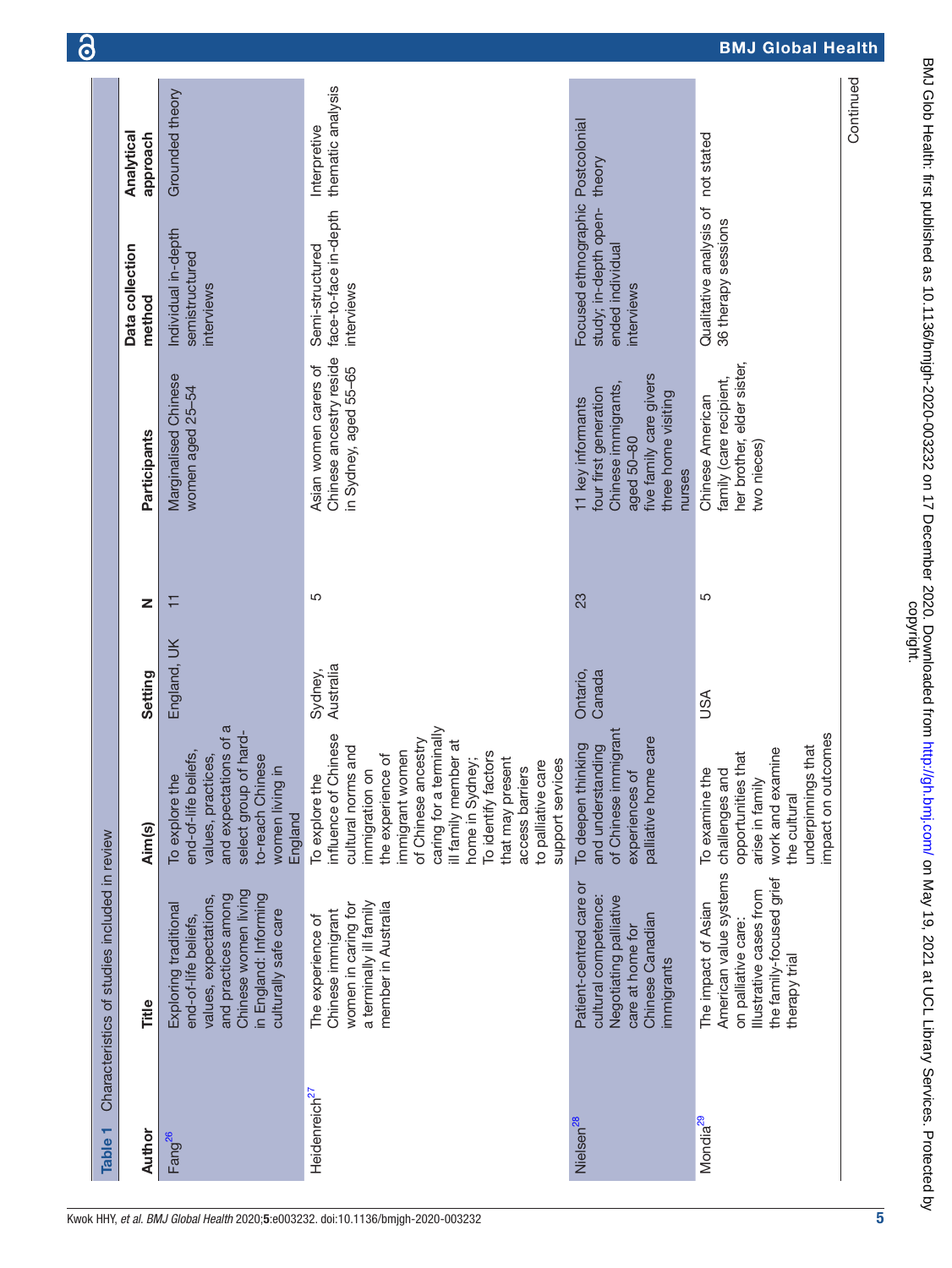|--|

| Continued<br>Table 1        |                                                                                                                                                               |                                                                                                                                                                                                                        |                                |               |                                                                                       |                                                                                                                           |                                     |
|-----------------------------|---------------------------------------------------------------------------------------------------------------------------------------------------------------|------------------------------------------------------------------------------------------------------------------------------------------------------------------------------------------------------------------------|--------------------------------|---------------|---------------------------------------------------------------------------------------|---------------------------------------------------------------------------------------------------------------------------|-------------------------------------|
| Author                      | Title                                                                                                                                                         | Aim(s)                                                                                                                                                                                                                 | Setting                        | Z             | Participants                                                                          | Data collection<br>method                                                                                                 | Analytical<br>approach              |
| Yonashiro-Cho <sup>30</sup> | Chinese-American older<br>advance care planning<br>and communication of<br>and perceptions of<br>Knowledge about<br>adults                                    | knowledge, attitudes,<br>Americans toward<br>and preferences<br>of older Chinese<br>To explore the<br>advance care<br>planning                                                                                         | <b>USA</b>                     | 34            | Chinese-American older Focus groups<br>adults residing in urban<br>areas              |                                                                                                                           | Grounded theory                     |
| Chi <sup>31</sup>           | using culturally targeted<br>discussions with older<br>strategies to initiate<br>Chinese Americans<br>Please ask gently:<br>communication<br>end-of-life care | Americans in the San<br>for Health<br>Bay Area<br>(HCPs) to initiate<br>discussions with<br>communication<br>end of life care<br>care providers<br>older Chinese<br>To explore<br>strategies <sup>+</sup><br>Francisco | Bay Area, USA<br>San Francisco | 30            | dwelling older Chinese<br>nine adult children<br>14 community-<br>Americans<br>7 HCPs | Qualitative (focused)<br>ethnographic study;<br>Field observations;<br>semistructured<br>interviews<br>Individual         | comparative<br>Constant<br>analysis |
| Duke <sup>32</sup>          | management in the last<br>Perspectives of Asians<br>living in Texas on pain<br>days of life                                                                   | preferences for pain<br>attitudes about and<br>management in the<br>last days of life for<br>Japan, China and<br>To determine the<br>Vietnam living in<br>persons born in                                              | Texas, USA                     | $\frac{8}{1}$ | Chinese residing in<br>Texas, aged 29-82                                              | Descriptive qualitative Thematic analysis<br>study; a combination<br>small focus group<br>of individual and<br>interviews |                                     |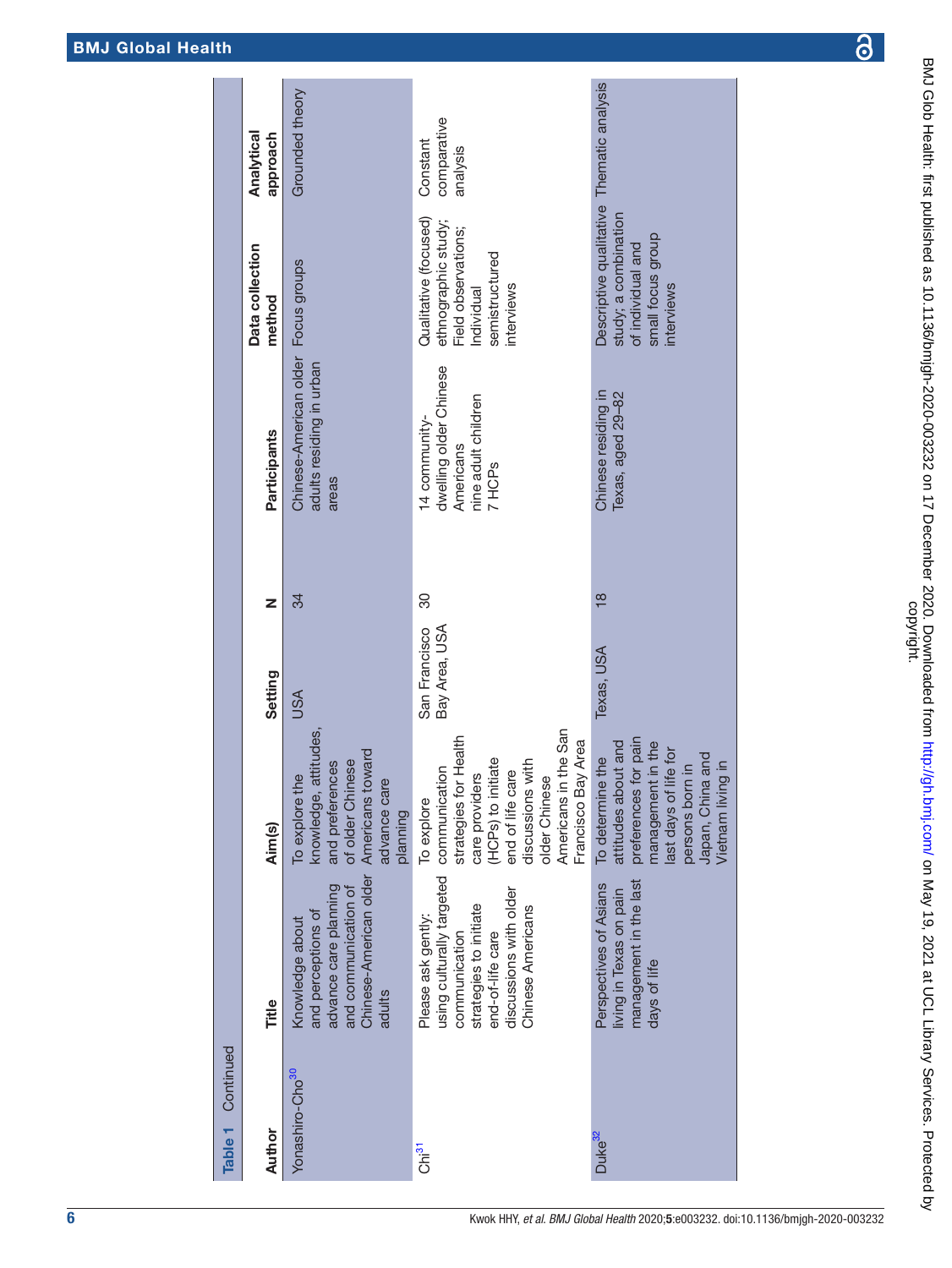|                                 |                                                                                |                                                                                                                                                                                                                                          |                                                                                                                                                     | $\sqrt{24}$                                                                                                                                                                                                                                         |                                                                                                                   |                                                                                                                                                 |                                                                                                                                                                                                                         |                                                                                                                                                |                                                                                                                                                                                                         |                         |
|---------------------------------|--------------------------------------------------------------------------------|------------------------------------------------------------------------------------------------------------------------------------------------------------------------------------------------------------------------------------------|-----------------------------------------------------------------------------------------------------------------------------------------------------|-----------------------------------------------------------------------------------------------------------------------------------------------------------------------------------------------------------------------------------------------------|-------------------------------------------------------------------------------------------------------------------|-------------------------------------------------------------------------------------------------------------------------------------------------|-------------------------------------------------------------------------------------------------------------------------------------------------------------------------------------------------------------------------|------------------------------------------------------------------------------------------------------------------------------------------------|---------------------------------------------------------------------------------------------------------------------------------------------------------------------------------------------------------|-------------------------|
| $\mathbf{a}$<br><b>Table</b>    |                                                                                | Quality appraisal scores (using tool from Hawker et                                                                                                                                                                                      | $\omega$                                                                                                                                            |                                                                                                                                                                                                                                                     |                                                                                                                   |                                                                                                                                                 |                                                                                                                                                                                                                         |                                                                                                                                                |                                                                                                                                                                                                         |                         |
| Source paper<br>$(n=7)$         | <b>Abstract/title</b>                                                          | Introduction/<br>aims                                                                                                                                                                                                                    | Method/data                                                                                                                                         | Sampling                                                                                                                                                                                                                                            | Data analysis                                                                                                     | Ethics/bias                                                                                                                                     | Results                                                                                                                                                                                                                 | Transferability                                                                                                                                | Implications                                                                                                                                                                                            | (out of<br>Score<br>36) |
| Fang et al <sup>26</sup>        | 4-Structured<br>title is clear<br>information<br>abstract<br>with full         | contain up-to-date<br>statement of aim<br>may not be clear<br>literature review,<br>and objectives<br>but can still be<br>highlight gaps<br>in knowledge;<br>to discussion,<br>found in the<br>background<br>paragraphs<br>$4$ – concise | (interview themes<br>mentioned); clear<br>described clearly<br>appropriate and<br>data collection<br>and recording<br>4-method is<br>details of the | sampling method;<br>response rate and<br>not mentioned in<br>sample size are<br>4-appropriate<br>being targeted;<br>were recruited;<br>details of who<br>justification of<br>and how they<br>the reason of<br>was studied<br>explained<br>the study | description of<br>description of<br>how analysis<br>how themes<br>was done;<br>$4 -$ clear<br>detailed<br>derived | aware of own bias<br>of confidentiality,<br>researcher was<br>address issues<br>sensitivity and<br>consent; bias:<br>reflexive and<br>4-ethics: | tables are explained<br>the authors divided<br>them into different<br>directly related to<br>to understand as<br>different themes;<br>explicit and easy<br>paragraphs per<br>4-findings are<br>in text; results<br>aims | women affected<br>3-only insights<br>generalisability<br>of young and<br>marginalised                                                          | and implications for<br>policy and practice<br>gender lens, letting<br>treated unequally;<br>us to see whether<br>suggest ideas for<br>further research<br>insights from a<br>women being<br>4-provided | 35                      |
| Heidenreich et al <sup>27</sup> | 4-structured<br>to divide in<br>bit better<br>abstract<br>sections             | statement of aims<br>but no objectives<br>$3 -$ clear                                                                                                                                                                                    | and described in<br>questions; clear<br>detail; included<br>4-appropriate<br>data collection<br>and recording<br>details of the<br>interview        | sampling method<br>criteria listed and<br>described clearly<br>appropriate; how<br>study population<br>target this group<br>being recruited<br>of participants<br>justified why<br>4-inclusion                                                      | themes derived<br>was done; how<br>description on<br>are described<br>how analysis<br>-clear                      | 3-researchers'<br>acknowledged<br>own bias not                                                                                                  | results relate to aims<br>4-findings easy to<br>are easily read and<br>understand, tables<br>explained in text;                                                                                                         | different sites are<br>3-some context<br>study with larger<br>and settings are<br>sample size and<br>described but<br>replication of<br>needed | suggestions of ideas<br>and implications for<br>for further research<br>research question<br>(communication);<br>- contribute to<br>nursing practice<br>something new;<br>discussed the<br>4            | 33                      |
| Nielsen et al <sup>28</sup>     | 3-abstract<br>not in good<br>structure                                         | framework used in<br>aims and research<br>the study but little<br>and background<br>knowledge gap;<br>literature review<br>is adequate but<br>background for<br>mention in the<br>explaining the<br>questions not<br>$3 -$ full<br>clear | 1-no details of<br>data collection                                                                                                                  | sampling strategy<br>$3$ -inadequate<br>information of                                                                                                                                                                                              | 1-no details of<br>data analysis                                                                                  | $2 - no$ mention<br>acknowledged<br>of bias                                                                                                     | related to purpose of<br>logical progression<br>easy to follow and<br>with subheadings;<br>4-findings were<br>understand in a<br>results directly<br>the study                                                          | study is described<br>3-context and<br>setting of the                                                                                          | suggested ways for<br>3-new insights<br>policy change<br>mentioned;                                                                                                                                     | 23                      |
| Mondia et al <sup>29</sup>      | purpose was<br>3-abstract<br>information;<br>not stated<br>with most<br>of the | aim and objectives<br>background and<br>iterature review;<br>research gap is<br>are mentioned;<br>acknowledged<br>$3$ -inadequate                                                                                                        | 3-method can<br>be described in<br>details                                                                                                          | $2$ – no mention of<br>sampling method<br>or settings                                                                                                                                                                                               | $2$ $-$ inadequate<br>details of data<br>analysis                                                                 | sentence for de-<br>identification<br>2-only one                                                                                                | logically but more<br>can be added to<br>illustrate results<br>3-presented                                                                                                                                              | setting described<br>2-only some<br>context and                                                                                                | direction and clinical<br>3-further research<br>implications are<br>mentioned                                                                                                                           | 23                      |
|                                 |                                                                                |                                                                                                                                                                                                                                          |                                                                                                                                                     |                                                                                                                                                                                                                                                     |                                                                                                                   |                                                                                                                                                 |                                                                                                                                                                                                                         |                                                                                                                                                |                                                                                                                                                                                                         | Continued               |

<span id="page-6-0"></span>7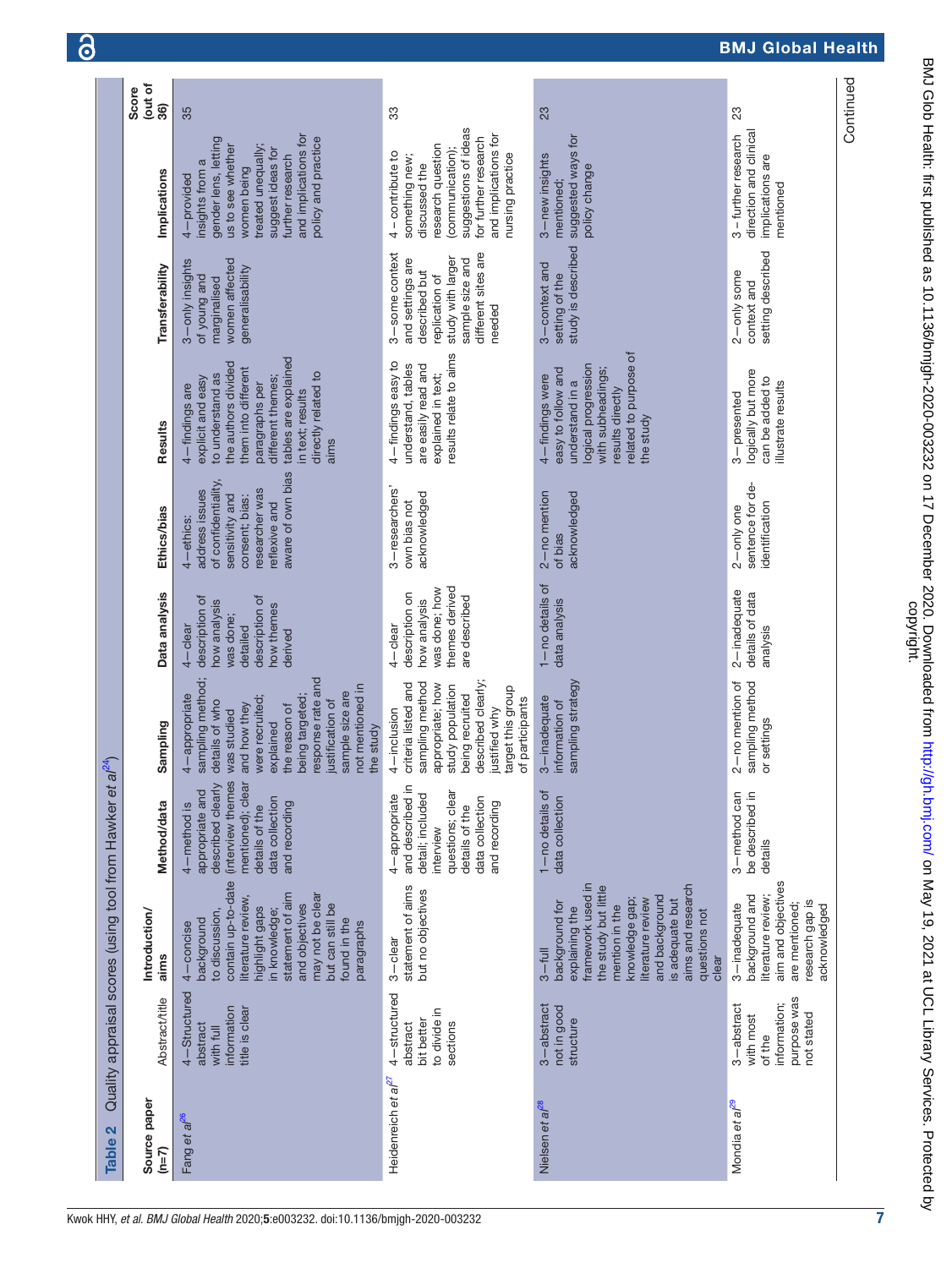| Continued<br>$\mathbf{\Omega}$<br><b>Table</b> |                                                                                                       |                                                                                                                                                                        |                                                                                                                                                                                                                                          |                                                                                                                                                                                                                                                               |                                                                                                                                                                                                   |                                                                                                                                                                                 |                                                                                                                                                                                                                                                                                                          |                                                                                                                                                   |                                                                                                                                                                            |                        |
|------------------------------------------------|-------------------------------------------------------------------------------------------------------|------------------------------------------------------------------------------------------------------------------------------------------------------------------------|------------------------------------------------------------------------------------------------------------------------------------------------------------------------------------------------------------------------------------------|---------------------------------------------------------------------------------------------------------------------------------------------------------------------------------------------------------------------------------------------------------------|---------------------------------------------------------------------------------------------------------------------------------------------------------------------------------------------------|---------------------------------------------------------------------------------------------------------------------------------------------------------------------------------|----------------------------------------------------------------------------------------------------------------------------------------------------------------------------------------------------------------------------------------------------------------------------------------------------------|---------------------------------------------------------------------------------------------------------------------------------------------------|----------------------------------------------------------------------------------------------------------------------------------------------------------------------------|------------------------|
| Source paper<br>$(n=7)$                        | <b>Abstract/title</b>                                                                                 | Introduction/<br>aims                                                                                                                                                  | Method/data                                                                                                                                                                                                                              | Sampling                                                                                                                                                                                                                                                      | Data analysis                                                                                                                                                                                     | Ethics/bias                                                                                                                                                                     | Results                                                                                                                                                                                                                                                                                                  | Transferability                                                                                                                                   | Implications                                                                                                                                                               | out of<br>Score<br>36) |
| Yonashiro-Cho<br>et al <sup>30</sup>           | but not well-<br>3-abstract<br>information<br>structured<br>with most                                 | research question<br>knowledge gaps;<br>clear statements<br>objectives; no<br>highlighting in<br>to discussion.<br>background<br>of aim and<br>mentioned<br>$3 -$ some | $\overline{\mathbf{S}}$<br>ರ<br>data collection<br>group protocol<br>appropriate an<br>mentioned but<br>can be further<br>elaborated in<br>detail; focus<br>recruitment<br>3-method<br>included<br>is given;                             | sampling method;<br>be given in detail<br>recruitment can<br>3-appropriate                                                                                                                                                                                    | grounded theory<br>used and theme<br>3-described<br>coding; more<br>can be given<br>derived from                                                                                                  | 1-no mention<br>confidentiality,<br>sensitivity or<br>of issues of<br>consent                                                                                                   | 3-findings in logical<br>progression but can<br>text; data presented<br>be elaborated more;<br>demographic table<br>was explained in<br>relate directly to<br>results                                                                                                                                    | results may not be<br>described but the<br>interpretation of<br>and settings of<br>Three context<br>immigrants in<br>generalisable<br>America was | 4-good to suggest<br>indirect ways for<br>communication<br>informal and                                                                                                    | 26                     |
| Chi et al <sup>31</sup>                        | good literature<br>4-structured<br>abstract;<br>review                                                | knowledge gap;<br>clear statement<br>highlighted the<br>to discussion;<br>of aim but no<br>background<br>$3$ – concise<br>mentioned<br>objectives                      | recording of data<br>$\overline{5}$<br>is described with<br>sample interview<br>4-appropriate<br>data collection<br>described with<br>ethnographic<br>justification;<br>nformation<br>handling of<br>study with<br>questions;<br>focused | inclusion criteria<br>why this group<br>is targeted is<br>3-sampling<br>appropriate;<br>recruitment<br>described;<br>method is<br>process<br>missing                                                                                                          | triangulation to<br>strengthen the<br>and there was<br>of how theme<br>description of<br>study's rigour<br>derived using<br>now analysis<br>open coding<br>description<br>was done;<br>$4$ -clear | informed consent<br>2-only mention<br>given                                                                                                                                     | presented to support<br>explicit and easy to<br>understand; shown<br>direct quotes were<br>clearly in tables;<br>directly to aims;<br>4-indings are<br>results related<br>findings                                                                                                                       | were given and<br>and settings<br>3-context<br>described                                                                                          | for further research;<br>suggested ideas<br>4-new insights<br>implications for<br>demonstrated;<br>suggested<br>practice                                                   | 5                      |
| Petersen <sup>32</sup><br>Duke and             | 4-structured<br>abstract with<br>aim, method<br>clear title is<br>results and<br>conclusion;<br>given | 3-no mention of<br>objectives                                                                                                                                          | described clearly;<br>collection clearly<br>appropriate and<br>details of data<br>4-method is<br>shown                                                                                                                                   | shown yet without<br>exclusion criteria<br>4-inclusion and<br>response rate is<br>sample size has<br>not justified but<br>described; how<br>of participants<br>why this group<br>being targeted<br>they recruited<br>was stated;<br>mentioned;<br>explanation | analysis method<br>Krippendorff's<br>thematic data<br>derived: using<br>description of<br>how themes<br>$4$ -clear                                                                                | through training<br>researcher bias<br>acknowledged;<br>was addressed<br>and sensitivity<br>confidentiality<br>consent was<br>3-informed<br>address but<br>were not<br>for them | interviews and focus<br>used to support the<br>4-findings explicit<br>group discussions<br>direct quotes from<br>elaborated in text;<br>four themes were<br>with themes and<br>subthemes was<br>discussed point<br>directly to aims;<br>to understand;<br>by point; table<br>results related<br>findings | subjects were not<br>through the study<br>3-most context<br>data collected<br>generalisable<br>and setting<br>described,                          | 3-new insights that<br>there should not be<br>cultural stereotype<br>based on ethnicity<br>and assumption<br>group; suggests<br>implications for<br>or culture<br>practice | 32                     |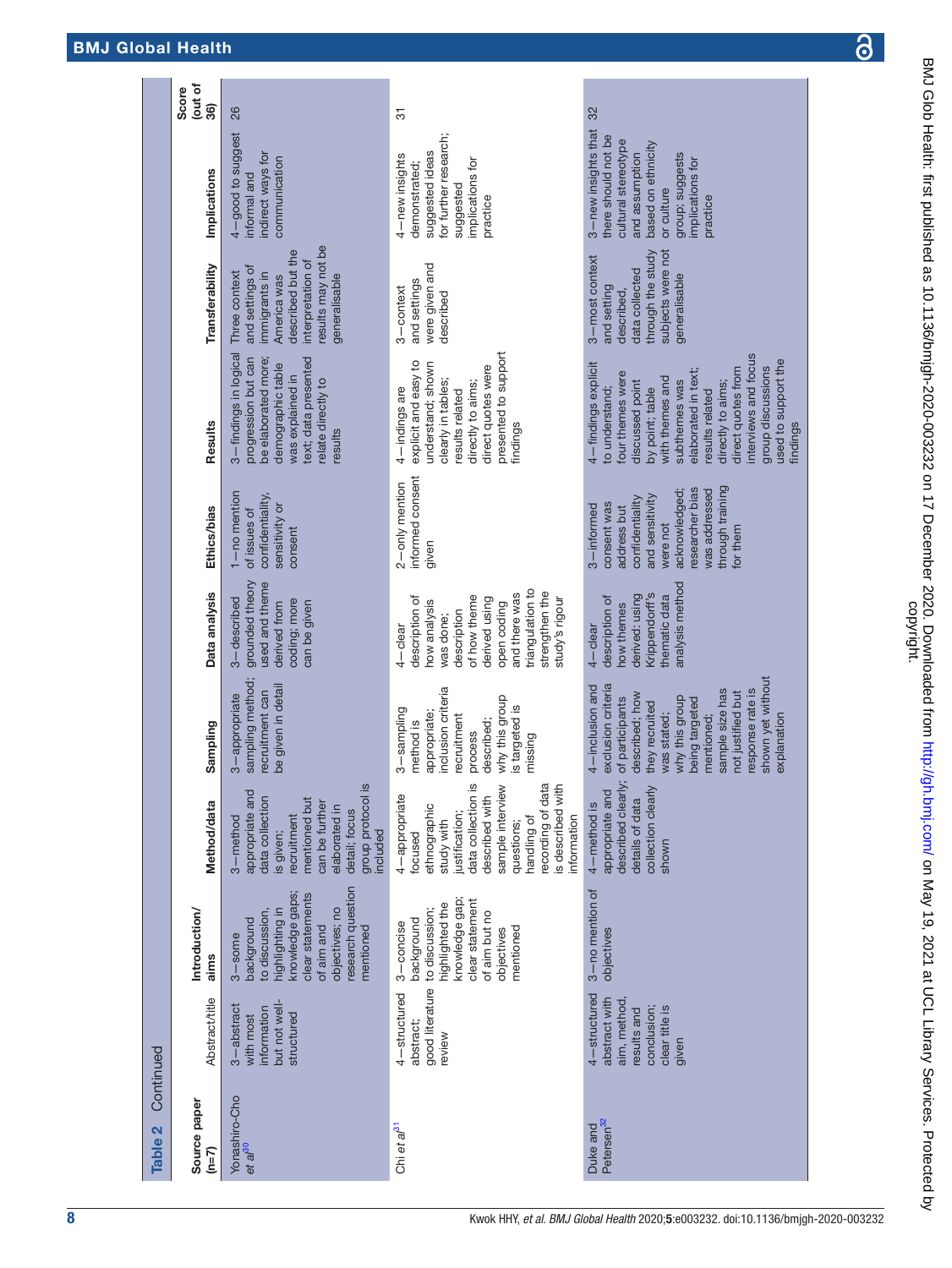<span id="page-8-0"></span>Table 3 Themes, subthemes and included reviewed articles

| <b>Subthemes</b>                                                                                                      | <b>Papers included</b>                                                                                                                                                                                                     |
|-----------------------------------------------------------------------------------------------------------------------|----------------------------------------------------------------------------------------------------------------------------------------------------------------------------------------------------------------------------|
| Cultural<br>background and<br>practices<br>Gender role in care                                                        | Fang et al <sup>26</sup><br>Heidenreich et al <sup>27</sup><br>Nielsen et al <sup>28</sup><br>Duke and<br>Petersen <sup>32</sup>                                                                                           |
| Personal<br>expectations<br>Healthcare service<br>provision<br>Self-recognition<br>and concerns<br>Appropriate timing | Fang et al <sup>26</sup><br>Heidenreich et al <sup>27</sup><br>Nielsen et al <sup>28</sup><br>Mondia et al <sup>29</sup><br>Yonashiro-Cho et<br>$al^{30}$<br>Chi et al <sup>31</sup><br>Duke and<br>Petersen <sup>32</sup> |
| Considerations of<br>caregivers<br>Caregivers' health<br>Barriers in care<br>engagement                               | Heidenreich et al <sup>27</sup><br>Nielsen et al <sup>28</sup><br>Mondia et al <sup>29</sup><br>Yonashiro-Cho et<br>$al^{30}$<br>Chi et al <sup>31</sup><br>Duke and<br>Petersen <sup>32</sup>                             |
| Knowledge of end<br>of life care<br>regards to palliative Communication<br>and relationship                           | Fang et al <sup>26</sup><br>Nielsen et al <sup>28</sup><br>Yonashiro-Cho et<br>$al^{30}$<br>Chi et al <sup>31</sup><br>Duke and<br>Petersen <sup>32</sup>                                                                  |
|                                                                                                                       |                                                                                                                                                                                                                            |

to involve healthcare providers for fear of treatment side effects and that they may lose their autonomy,  $26\frac{27}{27}$ although for some, this reluctance was based on previous negative experiences of using healthcare services in their place of origin.<sup>[32](#page-12-24)</sup>

While participants had an expectation of their families providing care for them, this was not straightforward. Some saw problems about by being cared for at home, with one participant stating a superstitious belief that if you die at home, your home cannot be resold, while for others it was a fear of burdening their family.<sup>[28](#page-12-21)</sup>

### Care recipients' expectations of and preparation for care at the end of life

This theme on perceived care at the end of life was seen in all studies.

Participants had strong beliefs about the importance of family values, and that care decisions were often made collectively or deferred to the family.<sup>27</sup> Some participants highlighted the loss of these values in their children as second generation citizens of the host country.<sup>[27](#page-12-20)</sup>

Participants seldom expressed the need to discuss advanced care plans (end-of-life care discussions) and only did if they had managed to accomplish all their wishes with their family<sup>[31 32](#page-12-23)</sup> or when they felt that they

### BMJ Global Health

were in their late stages of life.<sup>26 30 32</sup> Moreover, they would not actively initiate end-of-life care discussion with their family even when the pain exceeded their tolerance level. $30\frac{32}{2}$ 

Towards the end of my mum's life, my mum would like to discuss [end of life care preferences] …—Chinese person living in  $USA^{30}$  $USA^{30}$  $USA^{30}$ 

Some senior family members expected their children to be the primary caregivers, $26$  but at the same time, these senior family members would also avoid imposing on their family when they were dying.<sup>[28 32](#page-12-21)</sup> Likewise, patients did not want to appear troublesome to their healthcare professionals and went out of their way to please them[.27 29 32](#page-12-20)

… please the doctor or nurse … [and desires] to be easy to deal with, I'm not a trouble maker …—Chinese person living in  $USA^{32}$  $USA^{32}$  $USA^{32}$ 

Some participants anticipated that to provide culturally appropriate care, healthcare providers would need to be sensitive about the 'taboo' surrounding the discussion of death and respect other nuances of Chinese customs such as incense or paper money burning in relation to Taoist belief.<sup>26 31</sup>

any time you're dealing with an older Chinese, ask them "Are you superstitious about talking about preparing for  $death$ ?"—Chinese person living in USA $31$ 

In two studies participants found that the culturally sensitive service was substandard in the availability of interpretation services and ineffective in the selftranslation by using electronic dictionary. This contributed to the underutilisation of services.  $2630$ 

### Perspectives and influences on family carers

This theme looks at the views and concerns of family carers towards palliative care.<sup>27–32</sup> Carers were found to be reluctant in seeking external assistance and preferred not to disclose the terminal nature of illness to their sick family members. $27$  If end-of-life discussions with the patient and their family were seen as necessary, some insisted they should be initiated by the healthcare providers.[30 31](#page-12-22) Children initiating end-of-life discussion was perceived as cursing their parents to die, which in other words was unfilial.

It's better for the parents to bring it up first. Otherwise, the children might worry that … their parents will feel like the children are trying to curse that they are dying—Chinese woman living in  $USA^{30}$ 

While adult children may care for parents out of familial bonding and individual feelings of responsibility,  $26\frac{27}{7}$  some may be unable or unwilling to.

if we are living in our own culture there is always the case for children to be looking after their parents. So normally they would stay home together with their children. But here because of the Western influence they become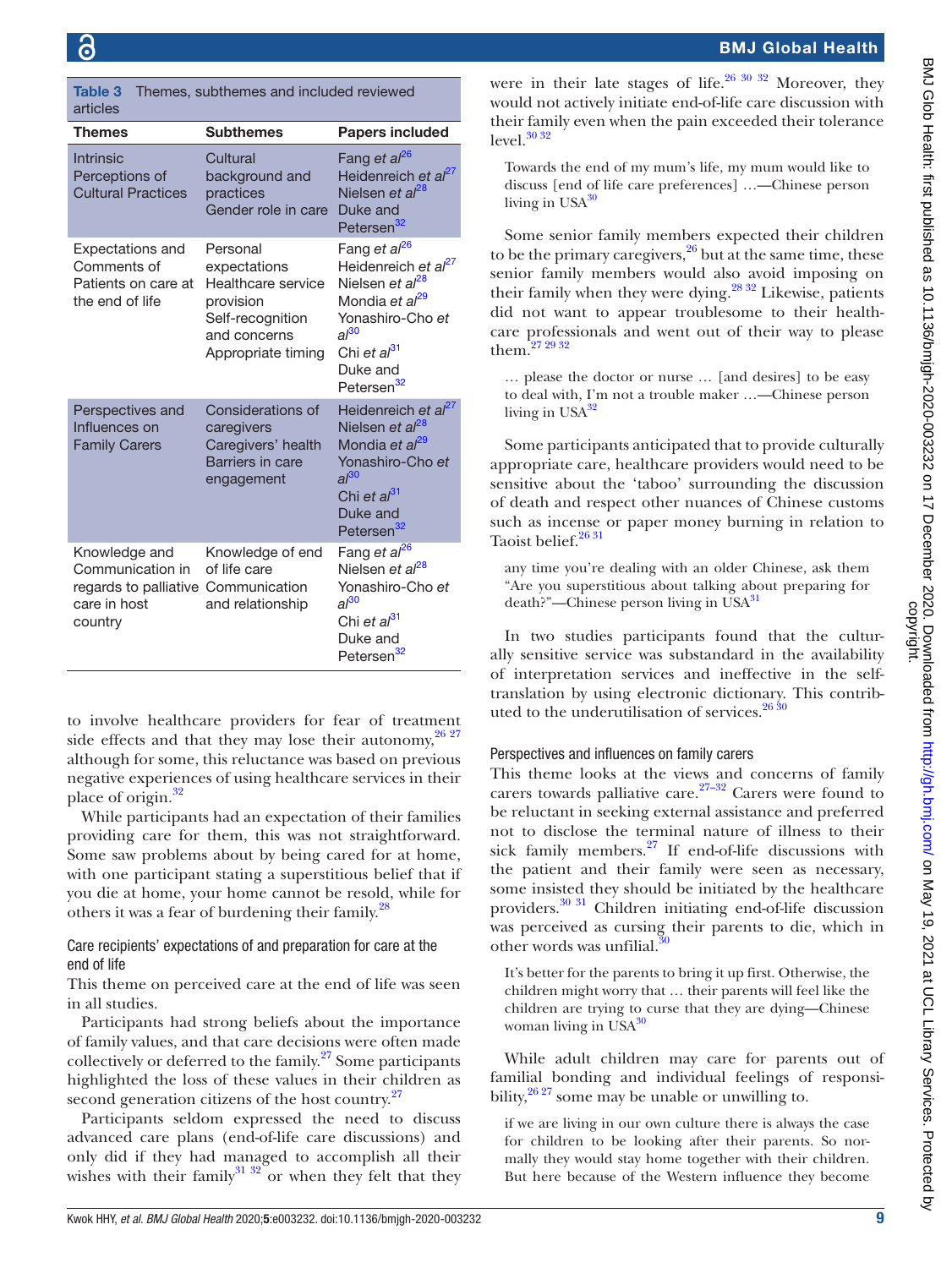independent and they move out and they don't want to live with their parents.—Chinese woman living in Australia<sup>27</sup>

### Knowledge and communication in regard to palliative care in host country

Five studies<sup>26 28 30–32</sup> explored the ways in which the knowledge of services and treatments such as pain management, and the timing of end-of-life discussion, impacted on the experiences of migrants. In general, both patients and family carers had limited knowledge of palliative care practice in their host country[.26 28 32](#page-12-18) For many, palliative care services did not exist in their place of origin (China, Hong Kong and Taiwan) or at least at the time they left to move to their host country. This in turn limited their understanding of what palliative care may be in the host country, and so had an impact of their demand and uptake for this type of care.<sup>28</sup>

I don't think they 100% understand what is palliative care for them…In China or in Hong Kong we don't have home care.—a home care nurse from Hong Kong<sup>20</sup>

Some migrants feared a loss of cognitive functioning out of addiction or overdose to medications which may be offered as part of pain relief. This in turn decreased participants' acceptance of this service.<sup>[32](#page-12-24)</sup>

Participants who could not express themselves well in English found it hard to communicate and negotiate with the healthcare professionals.<sup>28</sup> Some suspected their doctors discriminated against them due to their limited English language skills.<sup>2</sup>

If the doctor is impatient, he doesn't want to spend a lot of time listening to us. Because we are limited in the English language ...—Chinese woman living in England<sup>[26](#page-12-18)</sup>

English-speaking migrants had less misunderstanding and were more familiar with the palliative care service than the non-English-speaking individuals. $30$  However, even those confident in speaking English were still reluctant to engage with palliative care.<sup>30</sup> Many preferred speaking in their dialects when using health services. $26$ Though healthcare providers attempted to match their patients with staff by ethnicity, they were not aware of the importance of dialect matching.<sup>28</sup> In adopting a culturally targeted communication approach to encourage migrant to use palliative care, participants felt that healthcare providers needed to have good understanding of Chinese cultural complexity.<sup>26 31</sup> They needed to ensure that when discussing end-of-life issues with participants to consider engaging in indirect communication, where these conversations do not directly discuss the participants' own health deterioration, but brooch these topics in general terms.<sup>31</sup> Participants felt that the use of these strategies would lower the stress levels of Chinese recipients of palliative care.<sup>30,31</sup>

### **DISCUSSION**

This thematic synthesis of seven qualitative studies captured the experiences and perceptions on palliative

and end-of-life care of Chinese who had migrated to high-income non-Asian Anglophone countries. Most respondents were either recipients of palliative care or family members involved in caring for someone using palliative care services. The synthesis identified four overarching themes which may limit palliative care access to Chinese migrants in their host country: (1) their intrinsic perceptions of traditional cultural practices, (2) participants' own expectations about end-of-life care, (3) the perspectives and influences of family carers and (4) participants' knowledge about palliative care provision in the host country. Each theme was represented in data in more than half of the included studies, thereby demonstrating a commonality of findings across the body of work. Overall the synthesis identified three key elements from these themes. One, Chinese cultural ideology and the stronghold of traditional practices. Two, the limited experience of these migrants in accessing healthcare in their place of origin before migrating overseas. Three, practical issues such as a lack of language skills of their host country, which limited their communication with healthcare professionals. For some Chinese migrants these elements limited their use of host healthcare system including to access palliative care.

We found that some recipients of palliative care had a deep-rooted Chinese cultural ideology which is different from the host culture. Chinese culture is strongly influenced by Confucianism and Taoism, where death is natural and inevitable but associated with fear and mystery. It is not regarded as another phase of life in the way that many Christians believe.<sup>33</sup> The family is the fundamental social unit throughout Chinese history. Thereby the goal of advanced care planning as a means to facilitate patient autonomy is at odds with Chinese traditional culture, where individual autonomy is subor-dinate to other authorities including family values.<sup>[19 34](#page-12-13)</sup> A Chinese saying goes, 'Rear sons for help in old age; and store up grains against famine'. This notion encourages people to raise children and provides old people a sense of security. Together with filial piety, traditionally Chinese people are encouraged to be responsible for taking care of their parents when they grow up. In contrast, the dominant culture in many high-income countries, in particular Anglophone, promotes individualism, with children moving away from the family when they grow up. This strong sense of collectivism, unity and togetherness within Chinese families illustrates Chinese migrants' preferences of receiving support and care from their family, and making decisions collectively as opposed to relying on healthcare providers.

Our findings illustrate that the reluctance of Chinese migrants both to seek help from healthcare providers and their sometimes negative feelings for palliative care provision in their host country may also partly stem from their own past experience of healthcare in their place of birth and the differences between this and the care provided in their host country. Access and affordability to mainland China's healthcare system has been poor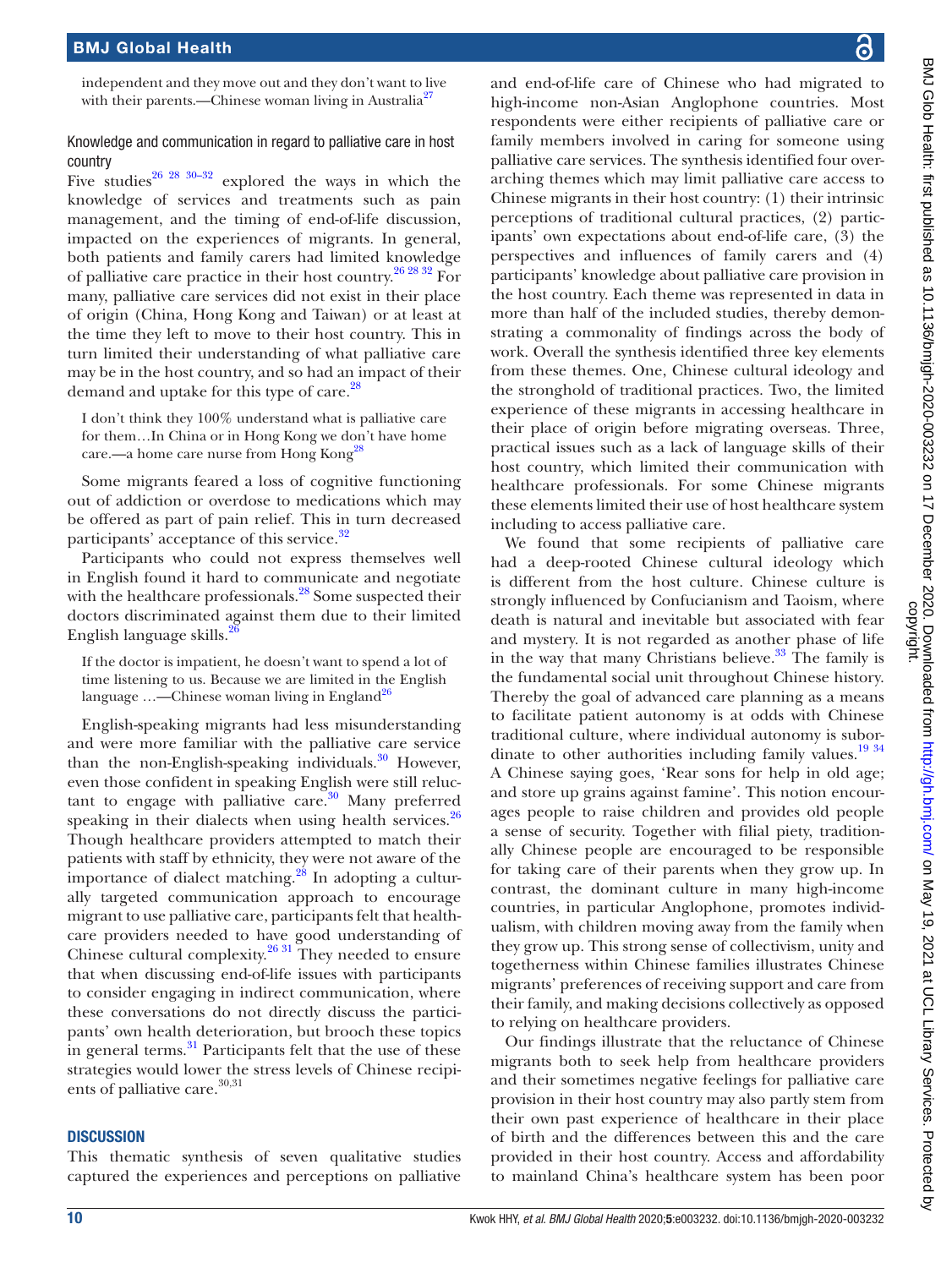especially prior to the 2009 healthcare system reform, in which a large proportion of the population had no financial health protection and were required to make high out-of-pocket payments for healthcare.<sup>35</sup> For example, in 2003, 45% and 79% of urban and rural populations, respectively, were not covered by social health insurance schemes.<sup>36</sup> In Hong Kong, there are also issues in access and affordability. The public healthcare sector has been overburdened for decades by its high usage rate with low user charges, leading to long waiting lists for many healthcare services.<sup>37</sup> This unresolved issue has pushed the Hong Kong government to advocate public–private partnership and encourage citizens to get private health insurance.[38](#page-12-29) However, the uptake of insurance has been found to be limited. $39$  Thereby, Chinese migrants have been accustomed to relying on family for support due to inadequate public healthcare financial support. This contrasts with host countries where the local population is used to accessing public health system including free access to palliative care. Although this is not the case everywhere, in the US palliative provision is funded by Medicare and private insurance plans.

For many Chinese migrants, there may be a misunderstanding of what palliative care in their host countries offer, in particularly pain control, which many believe would lead to opioid addiction. $32$  This may in part have a historic link to the Opium Wars between Britain and China in the 19th century and associated wide-spread addiction, but also because they may feel that their preference for traditional Chinese medicine would be discouraged by healthcare providers in their host countries. Although some second-generation Chinese were less willing to conform to traditional Chinese cultural expectations, others who were family caregivers were reluctant to seek help from the health system. They preferred to do all aspects of care themselves. This may be as they perceive that doctors were not competent in placing their own interests above those of the patients when making decisions, $39$  in contrast to family members who are better able to make judgements according to the patients' best-interest judgements. However, there may also be pragmatic reasons for family members continuing to care for their relatives such as the loss of family money if the relative went into a nursing home.

Chinese migrants had limited knowledge of palliative care or its potential benefits, though this lack of knowledge may also apply to some members of host populations, in particular those who have not experienced friends or family receiving such care. One difficulty migrants have is poor English language skills which limits the ability of healthcare providers to engage with this patient group about the services that palliative care can offer. In the USA, the UK, Australia and Canada, there are policies and guidelines on translation and interpretation service that aim to help ensure people are able to get access to healthcare service regardless of their languages, despite the different health systems. Although previous studies have shown an underuse of professional interpreters

in the USA and Australia, for example,  $40\frac{40\frac{41}{1}}{100}$  we are not aware of research showing if the provision of interpreters meet the demands of Chinese migrants. Our review identified that participants preferred to use their own dialects/languages in accessing healthcare, suggesting that it is equally important for healthcare providers not to treat the Chinese migrant community as a homogeneous group. Although, language ability alone is not the only issues to consider as even Chinese migrants with good English language skills were reluctant to use palliative care services, again emphasising the importance of cultural factors.

Chinese migrants can benefit from palliative care service as much as other populations; the key difference lies in their medical help-seeking behaviours. Fogg behaviour model $^{42}$  $^{42}$  $^{42}$  suggests that people are able to have their behaviour changed only when they are motivated enough and have the capability to perform the desired behaviour. In our review of literature, Chinese migrants at a palliative stage of a disease and their families were not always motivated to seek help from professional healthcare workers because of various hindering factors which we found were mainly rooted in cultural differences. Without recognising the importance of these barriers, the successful promotion of palliative care in the form of professional care will be limited.

### Strengths and limitations

We believe this is the first systematic review specifically in this area. It used rigorous and transparent methods in assessing study quality and in analysis of data. Resource limitations, however, prevented us involving patient and public in the research project. Their input would have been particularly informative in the thematic synthesis. However, the themes that emerged were well represented across the studies which were all published relatively recently and represented the voices of over 100 patients and their families. Overall, the methodology used in the papers reviewed were appropriate. All the included studies came from high-income Anglophone countries, mainly the USA and Canada. These two countries represent two forms of healthcare, which may not be generalisable to other countries. Our sample was predom-inantly female as three of the reviewed articles<sup>[26 27 29](#page-12-18)</sup> targeted only female Chinese migrants in part perhaps as they are more likely to be their parents' caregivers.<sup>43</sup> Nevertheless, we found that their perceptions on palliative care were consistently similar to male participants. Our participant sample comprised participants speaking various dialects, and came from mainland China, Hong Kong and Taiwan. We assumed that this represented the Chinese diaspora community, but acknowledge that we were unable to separate according to the place of origin, a factor which may be important in affecting participants' experience in accessing both health and palliative care. Another consideration is that our findings focused on limitations preventing migrants accessing palliative care. The barriers we found are not relevant to all migrants as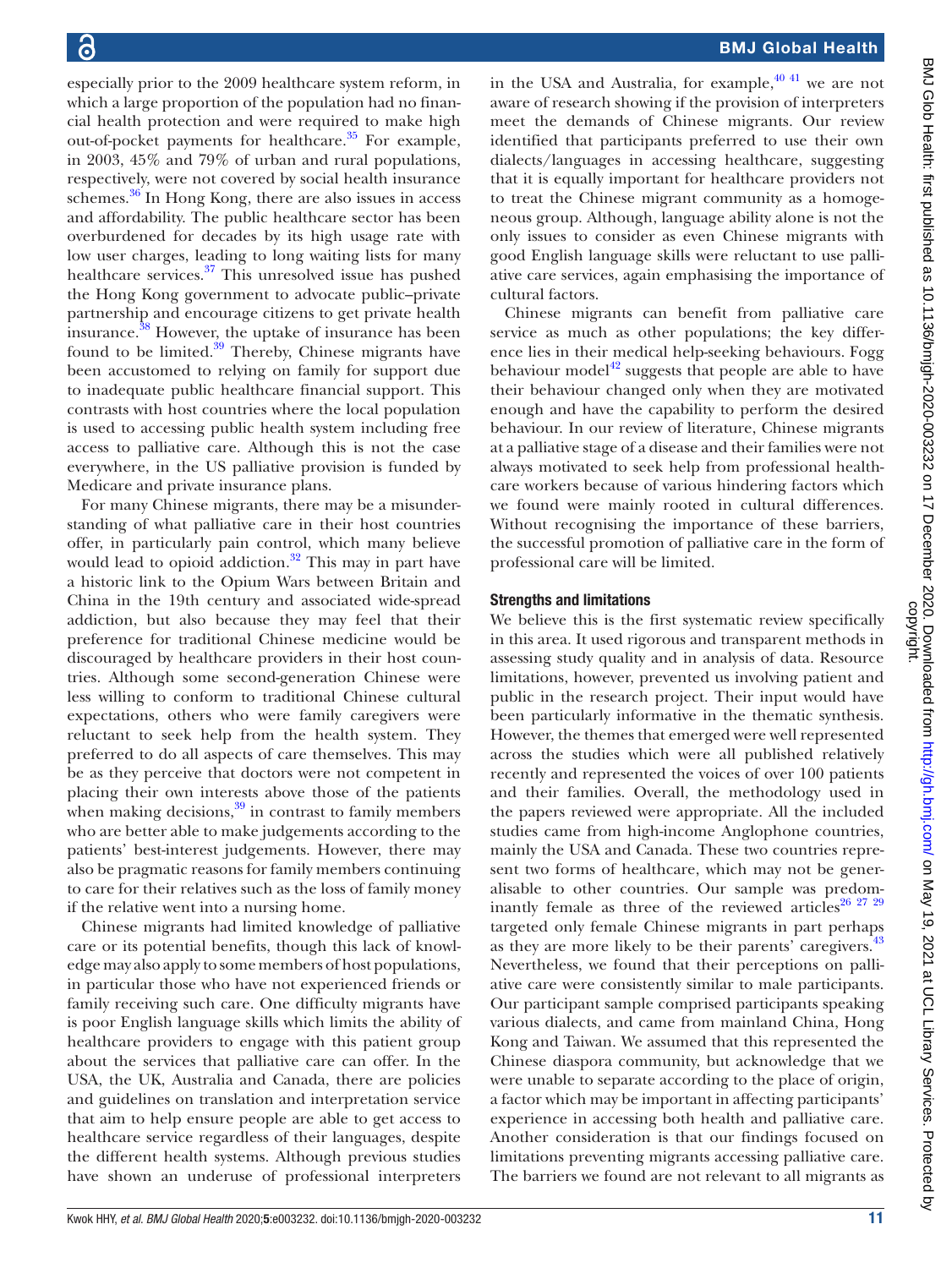### BMJ Global Health

many may not follow traditional culture, they may lack religious beliefs and have a very open attitude towards life and death issues. They may have also enjoyed better medical treatment in their country of origin than is available in their host country and have not migrated for economic reasons.

### Implications for practice

Cultural beliefs of Chinese migrants were highlighted as a key barrier to palliative care services in this population. While it is beyond the scope of this review to recommend certain policy or practice initiatives that may increase uptake, we can suggest a few potential strategies in developing more culturally sensitive services.

One is the recruitment of language-competent healthcare professionals, ideally first generation ethnic Chinese migrants, who would be available to match with the migrant population in terms of dialects/languages. Additional staff in the form of qualified translators working in healthcare would be needed and could be used to support palliative care professionals in this context, provided they were given appropriate training in palliative care for this role. It would be important to monitor these language assistance services for uptake and effectiveness. A second strategy is training healthcare providers on how to communicate effectively with the Chinese community when talking about palliative care. Healthcare providers need to be aware that a more nuance and indirect approach may be required when discussing issues related to health deterioration and death to Chinese migrants. It is important to recognise the traditional taboo on talking about death. Some families may be reluctant and uncomfortable to initiate a conversation about end-of-life discussions with a sick relative and would prefer this to be done by health professionals. In communicating with patients and their families, health professionals could consider substituting the term 'palliative' or 'end-of-life care' with other wordings like 'comfort treatment'.<sup>[41](#page-12-34)</sup>

Our findings highlight that Chinese participants often rely on family members to provide their care. In turn, family members are reluctant to use palliative care services, although they may prefer healthcare providers to discuss disease progression and end-of-life wishes with the patients. Healthcare providers should aim to establish an early working relationship with family members of patients, to gain their trust and explore ways in which they can discuss sensitive issues of disease progression with the patients. We found Chinese migrants are unclear about the role of palliative care. One way of improving both their knowledge and engaging them in palliative care service, could be through appropriate social support groups for Chinese migrants such as Chinese community centres where community workers could act as mediators or educators[.44](#page-12-35)

### Further research

Our review focused on the perspectives of Chinese migrants' views of palliative care and those of their adult children. To develop more appropriate palliative care services for this community, a greater understanding of the perspectives of healthcare providers delivering palliative care to this group is also required. In particular, those professionals with direct experience of working with the target population, suitably qualified and experienced first generation ethnic Chinese health professionals. Our review amalgamated findings from a heterogeneous sample of Chinese migrants from Taiwan, Hong Kong and mainland China. Although all migrants will have similar roots in their belief systems, their place of birth together with their differing cultures, customs and dialects, will influence their perspectives and their expectations to palliative care. Future studies should be conducted on these distinct Chinese populations and/or at least take place of birth into consideration when analysing their data. Studies are needed in other countries of migration beyond high-income Anglophone countries.

### **CONCLUSION**

Chinese migrants, especially first generation, coming to high-income countries may have concerns on receiving palliative care services. This may be due to a preference for their own cultural practices, and their limited knowledge of care systems in host country. Healthcare providers in the host countries need to acknowledge that their services may be insufficiently sensitive to the differing cultural needs of this ethnic group. These include communication issues in terms of recognising differences in linguistics across Chinese populations and in how a family chooses to make healthcare decisions.

Acknowledgements We thank Yuan Chi, Tian Zhou and Ping-Jen Chen for their advice and help in seeking literature on palliative care in Mainland China and Taiwan.

Contributors HHYK, JL, DD and BC were responsible for the study concept and design; HHYK was responsible to the acquisition of the data; HHYK, JL, DD and BC were responsible for analysis or interpretation of the data; HHYK drafted the initial manuscript; JL, DD and BC revised the manuscript critically for important intellectual content; all authors gave the final approval of the version to be published.

Funding JL and BC's post is supported by the Marie Curie core and programme grant funding (grants MCCC-FCO-16-U and MCCC-FPO-16-U).

Competing interests None declared.

Patient consent for publication Not required.

Provenance and peer review Not commissioned; externally peer reviewed.

Data availability statement All data relevant to the study are included in the article or uploaded as online supplemental information. All data ARE provided in the paper or as online supplemental files.

Supplemental material This content has been supplied by the author(s). It has not been vetted by BMJ Publishing Group Limited (BMJ) and may not have been peer-reviewed. Any opinions or recommendations discussed are solely those of the author(s) and are not endorsed by BMJ. BMJ disclaims all liability and responsibility arising from any reliance placed on the content. Where the content includes any translated material, BMJ does not warrant the accuracy and reliability of the translations (including but not limited to local regulations, clinical guidelines, terminology, drug names and drug dosages), and is not responsible for any error and/or omissions arising from translation and adaptation or otherwise.

Open access This is an open access article distributed in accordance with the Creative Commons Attribution Non Commercial (CC BY-NC 4.0) license, which permits others to distribute, remix, adapt, build upon this work non-commercially,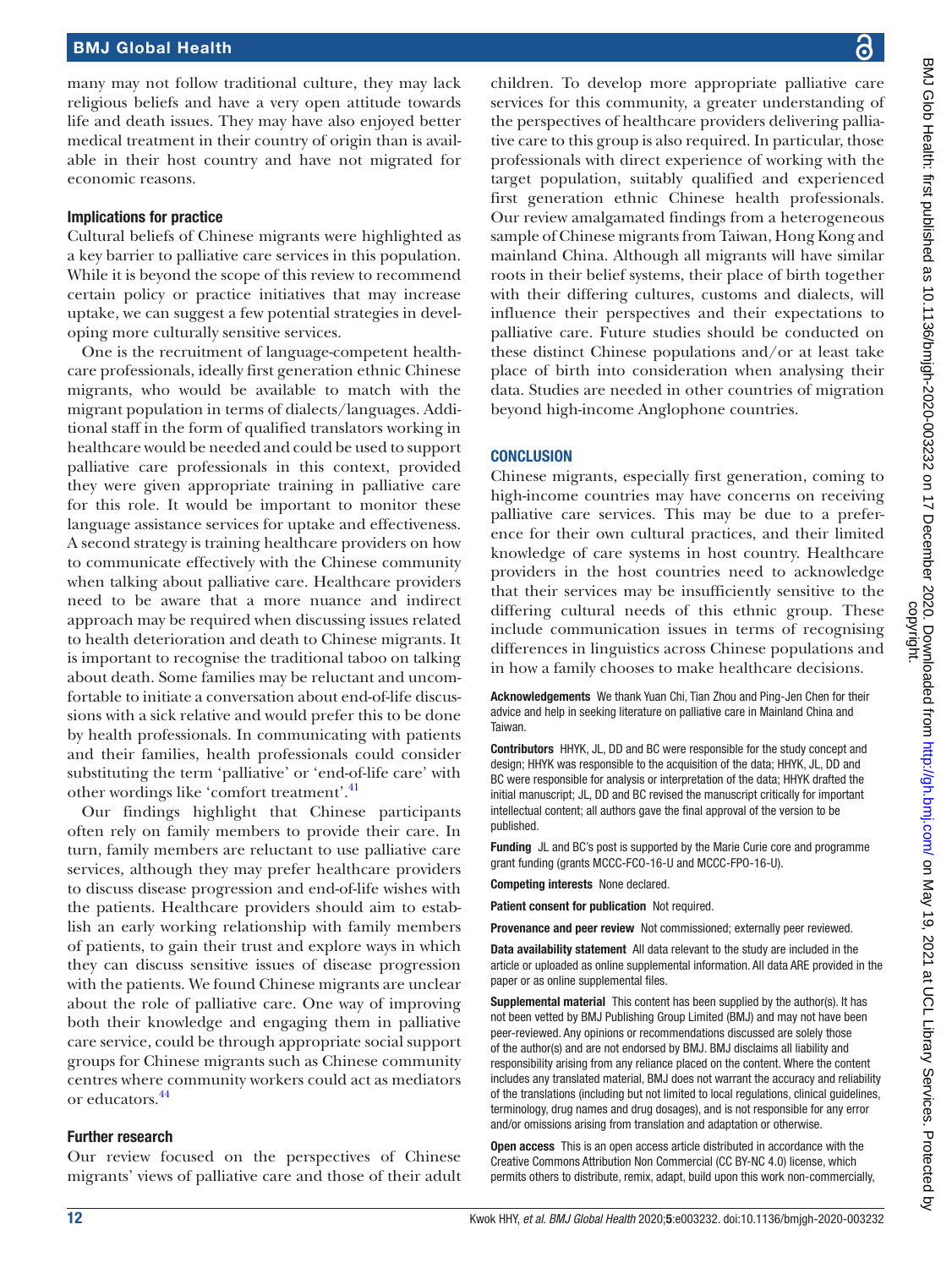### BMJ Global Health

and license their derivative works on different terms, provided the original work is properly cited, appropriate credit is given, any changes made indicated, and the use is non-commercial. See:<http://creativecommons.org/licenses/by-nc/4.0/>.

### ORCID iD

Joesph Low<http://orcid.org/0000-0003-1499-5216>

### **REFERENCES**

- <span id="page-12-0"></span>1 Who definition of palliative care, 2019. Available: [https://www.who.](https://www.who.int/cancer/palliative/definition/en/) [int/cancer/palliative/definition/en/](https://www.who.int/cancer/palliative/definition/en/)
- 2 Krau SD. The difference between palliative care and end of life care: more than semantics. *[Nurs Clin North Am](http://dx.doi.org/10.1016/j.cnur.2016.07.002)* 2016;51:ix–x.
- <span id="page-12-1"></span>3 Powell RA, Mwangi-Powell FN, Radbruch L, *et al*. Putting palliative care on the global health agenda. *[Lancet Oncol](http://dx.doi.org/10.1016/S1470-2045(15)70002-1)* 2015;16:131–3.
- <span id="page-12-2"></span>4 Connor S, Sepulveda C. *The global atlas of palliative care at the end of life*, 2014.
- 5 Arias-Casais N, Garralda E, Pons JJ, *et al*. Mapping pediatric palliative care development in the WHO-European region: children living in Low-to-Middle-Income countries are less likely to access it. *[J Pain Symptom Manage](http://dx.doi.org/10.1016/j.jpainsymman.2020.04.028)* 2020;60:746–53.
- <span id="page-12-3"></span>6 Dixon JK, Matosevic Derek;, Clark Tihana;, *et al*. *Equity in the provision of palliative care in the UK: review of evidence*. UK: London: Personal Social Services Research Unit, London School of Economics and Political Science, 2015.
- <span id="page-12-4"></span>7 Fischer SM, Sauaia A, Kutner JS. Patient navigation: a culturally competent strategy to address disparities in palliative care. *[J Palliat](http://dx.doi.org/10.1089/jpm.2007.0070)  [Med](http://dx.doi.org/10.1089/jpm.2007.0070)* 2007;10:1023–8.
- <span id="page-12-5"></span>8 Scottish Government. Palliative and end of life care: strategic framework for action. Scottish government, 2015. Available: [https://](https://www.gov.scot/publications/strategic-framework-action-palliative-end-life-care/pages/1/) [www.gov.scot/publications/strategic-framework-action-palliative](https://www.gov.scot/publications/strategic-framework-action-palliative-end-life-care/pages/1/)[end-life-care/pages/1/](https://www.gov.scot/publications/strategic-framework-action-palliative-end-life-care/pages/1/)
- <span id="page-12-6"></span>9 Marie Curie. Enough for everyone: challenging inequities in palliative care. Marie Curie, 2016. Available: [https://www.mariecurie.org.](https://www.mariecurie.org.uk/globalassets/media/documents/policy/policy-publications/challenging-inequities-in-palliative-care.pdf) [uk/globalassets/media/documents/policy/policy-publications/](https://www.mariecurie.org.uk/globalassets/media/documents/policy/policy-publications/challenging-inequities-in-palliative-care.pdf) [challenging-inequities-in-palliative-care.pdf](https://www.mariecurie.org.uk/globalassets/media/documents/policy/policy-publications/challenging-inequities-in-palliative-care.pdf)
- <span id="page-12-7"></span>10 McGee P, Johnson MRD. Developing cultural competence in palliative care. *[Br J Community Nurs](http://dx.doi.org/10.12968/bjcn.2014.19.2.91)* 2014;19:91–3.
- <span id="page-12-8"></span>11 Orlovic M, Smith K, Mossialos E. Racial and ethnic differences in end-of-life care in the United States: evidence from the health and retirement study (HRS). *[SSM Popul Health](http://dx.doi.org/10.1016/j.ssmph.2018.100331)* 2019;7:100331.
- <span id="page-12-9"></span>12 Skeldon R. Migration from China. *Journal of International Affairs* 1996;49:434–55.
- <span id="page-12-10"></span>13 Echeverria-Estrada CB J. *Chinese immigrants in the United States*. Washington, DC: Migration Policy Institute, 2020.
- 14 Statistics Canada. *Focus on geography series, 2016 census*. Ottawa, Ontario: Data products, 2016 Census, 2017.
- 15 Department of Home Affairs. *Country profiles China*. Australia: Australian Bureau of Statistics, Department of Home Affairs, Australian Government, 2020.
- <span id="page-12-11"></span>16 Gershon AS, Maclagan LC, Luo J, *et al*. End-Of-Life strategies among patients with advanced chronic obstructive pulmonary disease. *[Am J Respir Crit Care Med](http://dx.doi.org/10.1164/rccm.201803-0592OC)* 2018;198:1389–96.
- 17 Abbott MW, Wong S, Giles LC, *et al*. Depression in older Chinese migrants to Auckland. *[Aust N Z J Psychiatry](http://dx.doi.org/10.1046/j.1440-1614.2003.01212.x)* 2003;37:445–51.
- <span id="page-12-12"></span>18 Macdonald K. What makes Western culture unique? *The Occidental Quarterly* 2002;2:8–38.
- <span id="page-12-13"></span>19 Payne S, Chapman A, Holloway M, *et al*. Chinese community views: promoting cultural competence in palliative care. *[J Palliat Care](http://dx.doi.org/10.1177/082585970502100207)* 2005;21:111–6.
- 20 Seymour J, Payne S, Chapman A, *et al*. Hospice or home? expectations of end-of-life care among white and Chinese older people in the UK. *[Sociol Health Illn](http://dx.doi.org/10.1111/j.1467-9566.2007.01045.x)* 2007;29:872–90.
- <span id="page-12-14"></span>H-f W. Review of China health reform for the last 10 years and its future expectation. *Chinese Hospital Management* 2019;39:1–5.
- 22 Yip W, Hsiao W. China's health care reform: A tentative assessment. *[China Economic Review](http://dx.doi.org/10.1016/j.chieco.2009.08.003)* 2009;20:613–9.
- <span id="page-12-15"></span>23 Feser L, Bon Bernard C. Enhancing cultural competence in palliative care: perspective of an elderly Chinese community in Calgary. *[J](http://dx.doi.org/10.1177/082585970301900211)  [Palliat Care](http://dx.doi.org/10.1177/082585970301900211)* 2003;19:133–9.
- <span id="page-12-16"></span>24 Hawker S, Payne S, Kerr C, *et al*. Appraising the evidence: reviewing disparate data systematically. *[Qual Health Res](http://dx.doi.org/10.1177/1049732302238251)* 2002;12:1284–99.
- <span id="page-12-17"></span>25 Thomas J, Harden A. Methods for the thematic synthesis of qualitative research in systematic reviews. *[BMC Med Res Methodol](http://dx.doi.org/10.1186/1471-2288-8-45)*  $2008.8.45$
- <span id="page-12-18"></span>26 Fang ML, Malcoe LH, Sixsmith J, *et al*. Exploring traditional endof-life beliefs, values, expectations, and practices among Chinese women living in England: informing culturally safe care. *[Palliat](http://dx.doi.org/10.1017/S1478951514001126)  [Support Care](http://dx.doi.org/10.1017/S1478951514001126)* 2015;13:1261–74.
- <span id="page-12-20"></span>27 Heidenreich MT, Koo FK, White K. The experience of Chinese immigrant women in caring for a terminally ill family member in Australia. *[Collegian](http://dx.doi.org/10.1016/j.colegn.2013.06.002)* 2014;21:275–85.
- <span id="page-12-21"></span>28 Nielsen LS, Angus JE, Howell D, *et al*. Patient-centered care or cultural competence: negotiating palliative care at home for Chinese Canadian immigrants. *[Am J Hosp Palliat Care](http://dx.doi.org/10.1177/1049909114527338)* 2015;32:372–9.
- <span id="page-12-19"></span>29 Mondia S, Hichenberg S, Kerr E, *et al*. The impact of Asian American value systems on palliative care: illustrative cases from the familyfocused grief therapy trial. *[Am J Hosp Palliat Care](http://dx.doi.org/10.1177/1049909111426281)* 2012;29:443–8.
- <span id="page-12-22"></span>30 Yonashiro-Cho J, Cote S, Enguidanos S. Knowledge about and perceptions of advance care planning and communication of Chinese-American older adults. *[J Am Geriatr Soc](http://dx.doi.org/10.1111/jgs.14261)* 2016;64:1884–9.
- <span id="page-12-23"></span>31 Chi H-L, Cataldo J, Ho EY, *et al*. Please ask gently: using culturally targeted communication strategies to initiate end-of-life care discussions with older Chinese Americans. *[Am J Hosp Palliat Care](http://dx.doi.org/10.1177/1049909118760310)* 2018;35:1265–72.
- <span id="page-12-24"></span>32 Duke G, Petersen S. Perspectives of Asians living in Texas on pain management in the last days of life. *[Int J Palliat Nurs](http://dx.doi.org/10.12968/ijpn.2015.21.1.24)* 2015;21:24–34.
- <span id="page-12-25"></span>33 Yu X. Death and dying in the Chinese culture: implications for health care practice. *[Home Health Care Manag Pract](http://dx.doi.org/10.1177/1084822307301306)* 2007;19:412–4.
- 34 Cheng S-Y, Lin C-P, Chan HY-L, *et al*. Advance care planning in Asian culture. *[Jpn J Clin Oncol](http://dx.doi.org/10.1093/jjco/hyaa131)* 2020;50:976–89.
- <span id="page-12-26"></span>35 Meng Q, Mills A, Wang L, *et al*. What can we learn from China's health system reform? *[BMJ](http://dx.doi.org/10.1136/bmj.l2349)* 2019;365:l2349.
- <span id="page-12-27"></span>36 National Health and Family Planning Commission. *Analysis report on the third National health services survey of China in 2003*. China: Commission NH, 2004.
- <span id="page-12-28"></span>37 Wong ELY, Coulter A, Cheung AWL, *et al*. Patient experiences with public hospital care: first benchmark survey in Hong Kong. *[Hong](http://www.ncbi.nlm.nih.gov/pubmed/http://www.ncbi.nlm.nih.gov/pubmed/23018064)  [Kong Med J](http://www.ncbi.nlm.nih.gov/pubmed/http://www.ncbi.nlm.nih.gov/pubmed/23018064)* 2012;18:371–80.
- <span id="page-12-29"></span>38 Hayllar MR. Public-Private Partnerships in Hong Kong: Good Governance - The Essential Missing Ingredient?<sup>1</sup>. Australian Journal *[of Public Administration](http://dx.doi.org/10.1111/j.1467-8500.2010.00675.x)* 2010;69:S99–119.
- <span id="page-12-30"></span>39 Hong Kong's Health System Reflections. *Perspectives and visions*. Hong Kong University Press, 2006.
- <span id="page-12-31"></span>40 Diamond LC, Schenker Y, Curry L, *et al*. Getting by: underuse of interpreters by resident physicians. *[J Gen Intern Med](http://dx.doi.org/10.1007/s11606-008-0875-7)* 2009;24:256–62.
- <span id="page-12-34"></span>41 Huang Y-T, Phillips C. Telephone interpreters in general practice - Bridging the barriers to their use. *[Aust Fam Physician](http://www.ncbi.nlm.nih.gov/pubmed/http://www.ncbi.nlm.nih.gov/pubmed/19521589)* 2009;38:443–6.
- <span id="page-12-32"></span>42 Fogg B. *A behavior model for persuasive design. Proceedings of the 4th International Conference on persuasive technology*. Claremont, California, USA: Association for Computing Machinery, 2009: Article 40.
- <span id="page-12-33"></span>43 Zarulli V, Barthold Jones JA, Oksuzyan A, *et al*. Women live longer than men even during severe famines and epidemics. *[Proc Natl](http://dx.doi.org/10.1073/pnas.1701535115)  [Acad Sci U S A](http://dx.doi.org/10.1073/pnas.1701535115)* 2018;115:E832–40.
- <span id="page-12-35"></span>London Chinese Community Centre. About us, 2018. Available: <https://www.ccc.org.uk/about-us/>